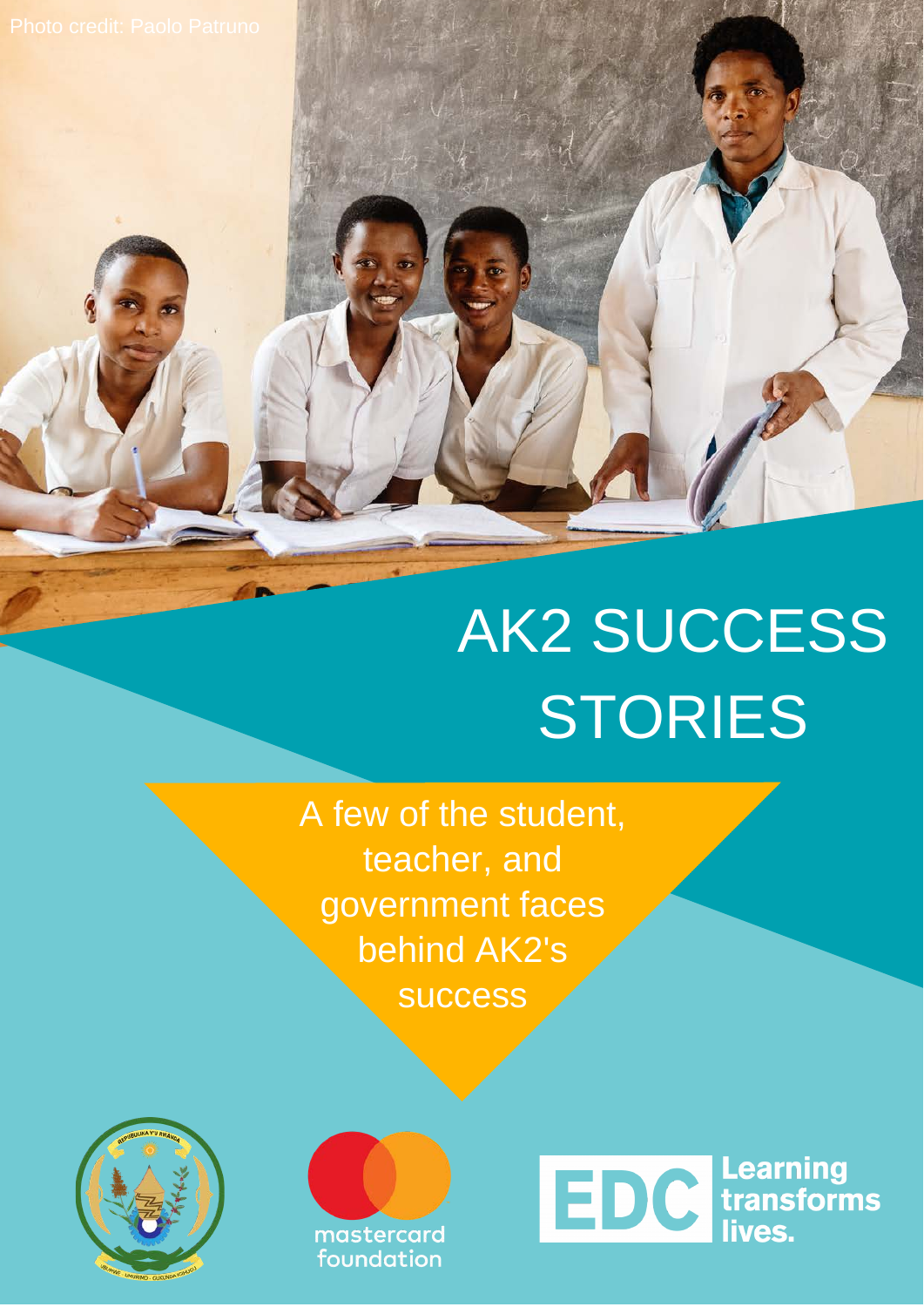## **AK2 CASE STUDY: PASCASIE, A YOUTH ENTREPRENEUR**



Pascasie is from Munyina, a rural town in southern Rwanda. She recently completed her secondary school studies in mathematics, chemistry, and biology at GS Munyina, a local public school. It was here, in her entrepreneurship classes, where she encountered the Akazi Kanoze 2 curriculum.

When she started learning the AK2 modules, she wasn't sure of its benefits. But looking back, she says those lessons were some of the most useful information she gained from her secondary studies.

After graduating, Pascasie decided to start a business venture in vegetable production and trading. Her parents agreed to give her a small plot of land where she began growing

vegetables like tomatoes and cabbage, which she sells at the local market.

With knowledge gained from AK2, she decided to expand and diversify her business, saving the revenue from her vegetable sales to use as capital in the future. That capital enabled her to travel to small markets in more rural areas and buy vegetables which she then brings to Muhanga, the largest urban center in her area, to sell at higher prices to make a profit. Pascasie is able to make a sustainable monthly income, which has allowed her to afford purchases such as health insurance for herself and her family.

Prior to participating in AK2, Pascasie said she was ashamed to go into farming, instead planning to look for a government or other formal sector job after graduation. But AK2 opened her mind to other possibilities. She began to see cultivation in a much different way and became interested in selfemployment.

Now she wants to hone her entrepreneurial skills and she dreams of becoming a tailor. She is currently saving money from her vegetable business to enroll in tailoring training. Pascasie notes that this dream began with her AK2 classes where she learned how

"She is determined to make her own money and build her own future. That means a lot to us." - Pascasie's mom

to survey market demand. She foresees tailoring becoming very important to the local economy because of a recent government policy banning importation of second hand clothing. Pascasie dreams of becoming an innovative tailor, designing a variety of styles to meet the tastes of her generation

Pascasie's mom is impressed by the change she has seen in her daughter since joining AK2.

"Before AK2, we didn't see the motivation and drive in Pascasie that she now has. We can't believe that she is out there, on her own initiative, farming and selling vegetables. She is so determined and works really hard. We also see that she is different than other girls her age. She is determined to make her own money and build her own future. That means a lot to us."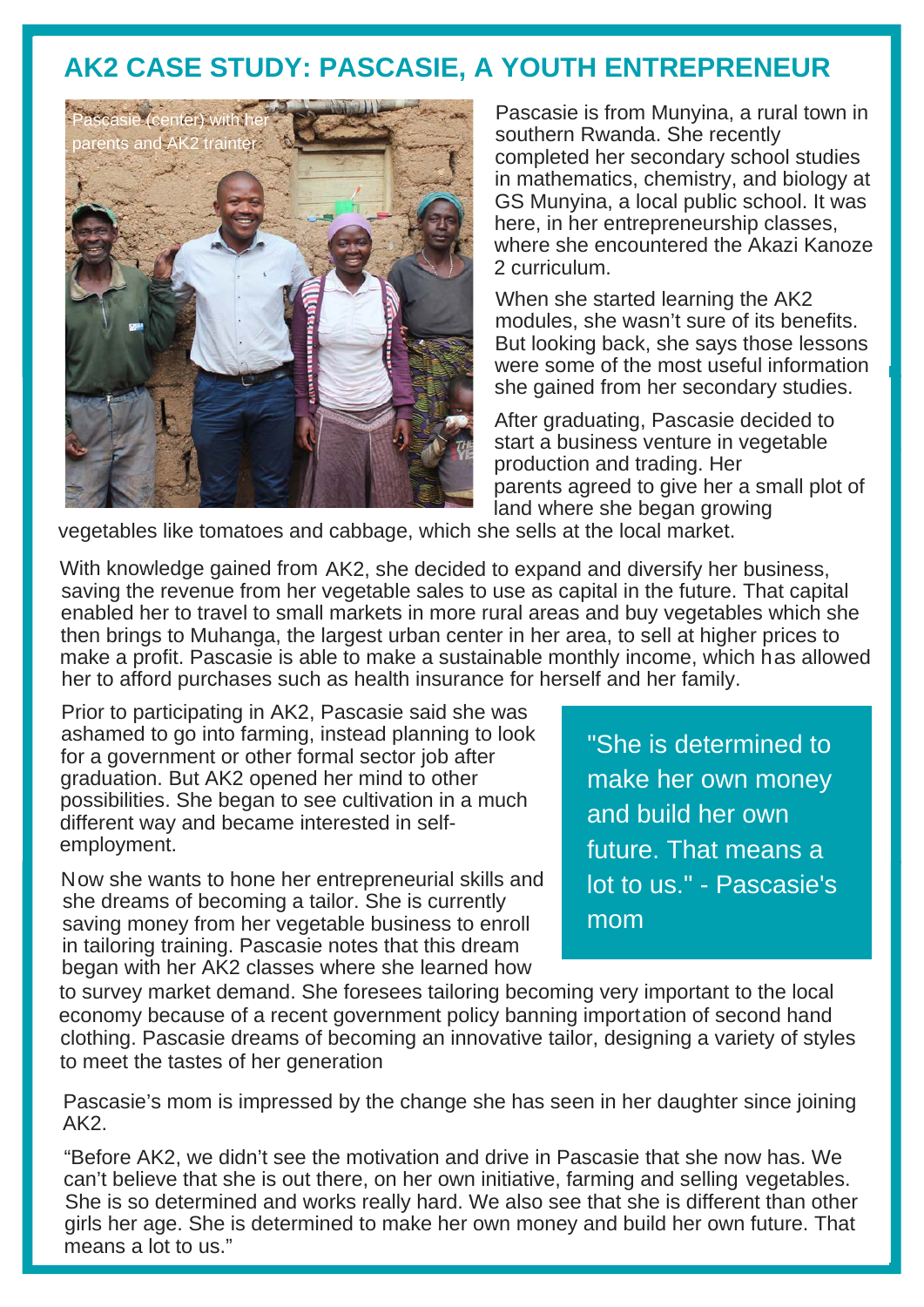## **Emmanuel Kabano: An AK2 Success Story**



Teachers in Rwanda serve as the backbone of the Akazi Kanoze 2 project – working every day to ensure that students have access to quality work readiness training, mentoring, and workbased learning opportunities.

Emmanuel Kabano is one of these hero teachers.

Kabano teaches General Paper and History at Groupe Scolaire Gatenga I, a secondary school in Kigali. But he is also passionate about entrepreneurship. So, when he was nominated by his school to attend an AK2 work readiness training, he was eager to participate.

Upon completing the training, he became a work readiness teacher at his school, extensively involved in training students on Work Based Learning, and regularly engaging with them to make sure they were getting the right work exposure. He also mentors students in the School to Work Transition (STWT) component of AK2, helping students find internships and making sure they are learning, and things are going well.

Kabano says the time he has invested has been well worth it. He has seen students who completed the program change their attitude and behavior and become leaders. They become more confident in themselves and more adept at problem solving. They can set and achieve short and long-term goals like gradually saving money.

He warmly remembers one student, Julian, who was particularly inspired by the entrepreneurship lessons. She saved up a little capital and started a business selling popcorn in the evenings after school. After gaining some income, Julian became interested in sewing, starting a second business sewing and selling kitenge bags. Kabano remains a mentor for Julian and is excited by how far she has come.

Kabano has seen the impact of AK2 not only on his students, but also on his own teaching. It has transformed and improved, reinforcing the learnercentered approach he learned from the new

"[AK2] has increased [students'] eagerness to learn, made them participate more in class, and succeed – both in my classes and in other classes." --Emmanuel Kabano

competency-based Rwandan curriculum. He has learned new teaching methods like integrating interactive elements such as energizers and group work to make his teaching more engaging. The students are benefiting.

"[AK2] has increased their eagerness to learn, made them participate more in class, and succeed – both in my classes and in other classes," says Kabano.

AK2 is transforming students and their futures, and only dedicated teachers like Emmanuel Kabano are making that possible.